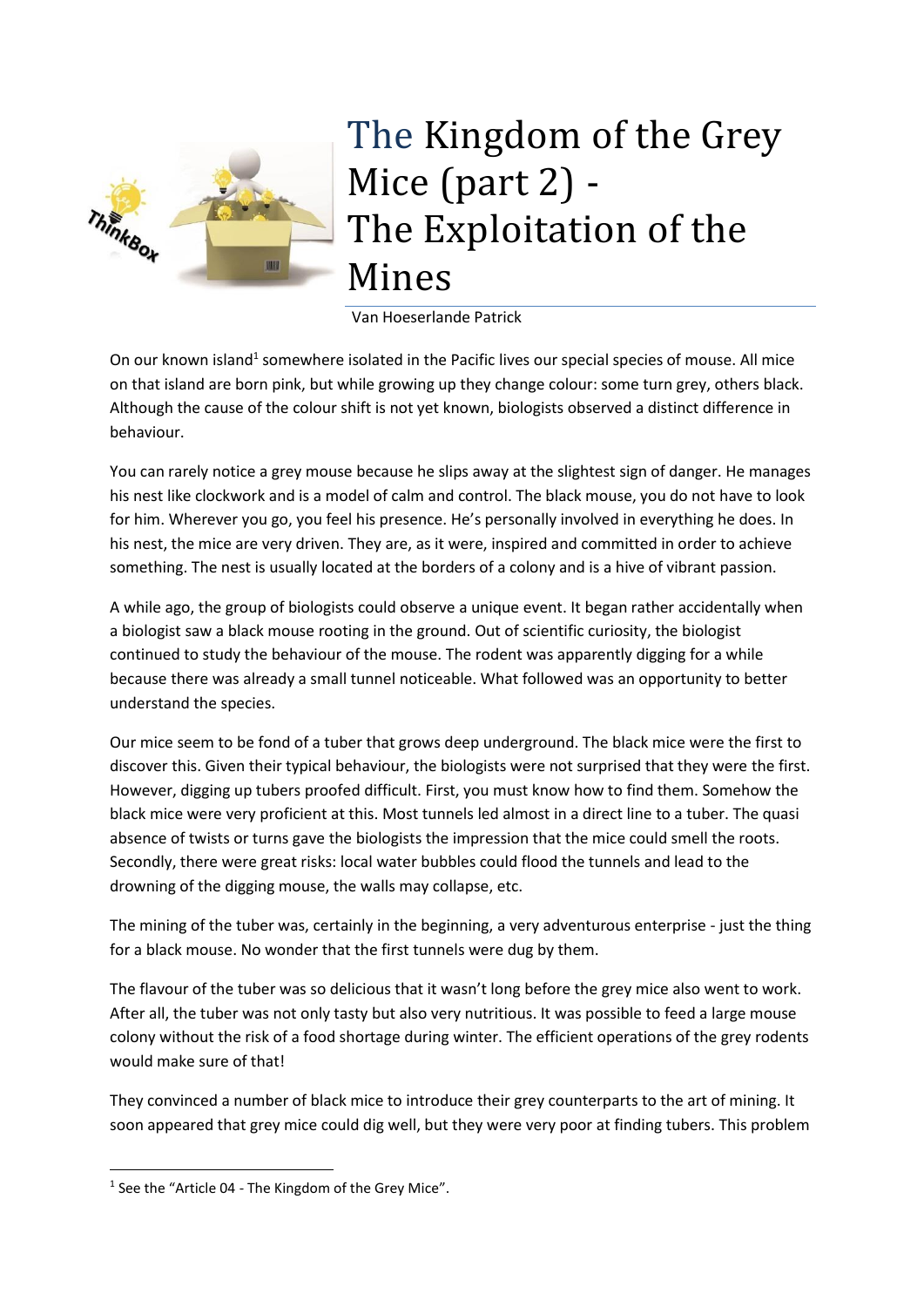was quickly resolved by giving black mice access to the tunnels so that they could point towards the tubers. By regularly visiting the diggers, the black mice could adjust the direction of the tunnels. While this resulted in winding corridors with frequent sharp turns, the tubers were found.

Unfortunately, the grey mice dug without paying attention, which resulted occasionally in flooded tunnels. In the meantime, a grey mouse had climbed to the post of overall manager because the few black mice were busy directing the diggers to the tubers. This grey management mouse sought a solution for the flooding. Now it turned out that certain grey mice had an eye for safety. The grey management mouse selected safety mice that occasionally had to walk through the corridor and decide whether further digging was safe or not.

This resulted in tunnels with digger mice, black pointer mice and grey safety mice at the same time. This led to an entanglement of animals and it looked like a mess. Coordination was urgently needed! So, from that day on there was a coordination mouse at every entrance of a tunnel. They had to make sure that there were at most 2 mice in a tunnel: a digger mouse and another type of mouse.

Everything went smoothly. They harvested many tubers and the colony feasted on them. The demand for tubers increased and so the production had to follow. This meant more pointer mice, but there were too few black mice employed in the mining business to accomplish this. The black mice that were not employed by the grey mice were not interested in a job in the colony enterprise because they loved exploring their own small, expeditionary mines. Therefore, the manager decided to train some grey mice as pointer mice. This should be possible provided a good training program with black mice as teachers. He gathered a group of volunteer mice and selected the best candidates. The black mice were pulled away from the tunnels and replaced by trained pointer mice. Although this programme resulted in even more bends and longer corridors, tubers were found and excavated.

The practice of digger mice dragging a found tuber to the entrance of a tunnel demanded a lot of time. Time was certainly wasted because most digger mice were slow and the tunnels long.

This problem was efficiently tackled. The manager selected some fast runner mice and gave them the job of bringing the tubers to the surface. This change made the coordination at the entrance harder, but more coordination mice also solved that. Meanwhile, the selection of suitable mice for specific jobs was in the hands of a select group of selector mice and the trainer mice group was extensive. Black mice became an endangered minority because the rare candidates were all refused. Their pioneering spirit did not fit with the structured world of grey mice. And besides, they were no longer needed.

The mine was an example of efficiency. All work was carried out in optimal conditions. The mining enterprise was the main employer of the colony. The manager saw that everything was good.

## And yet ...

During his inspection tour, the management mouse saw tubers everywhere. Some tubers were not optimally stored. Guard mice were looking agitated at the whole mess, unable to position themselves to oversee all the products. If all the tubers would be gathered in one place, their